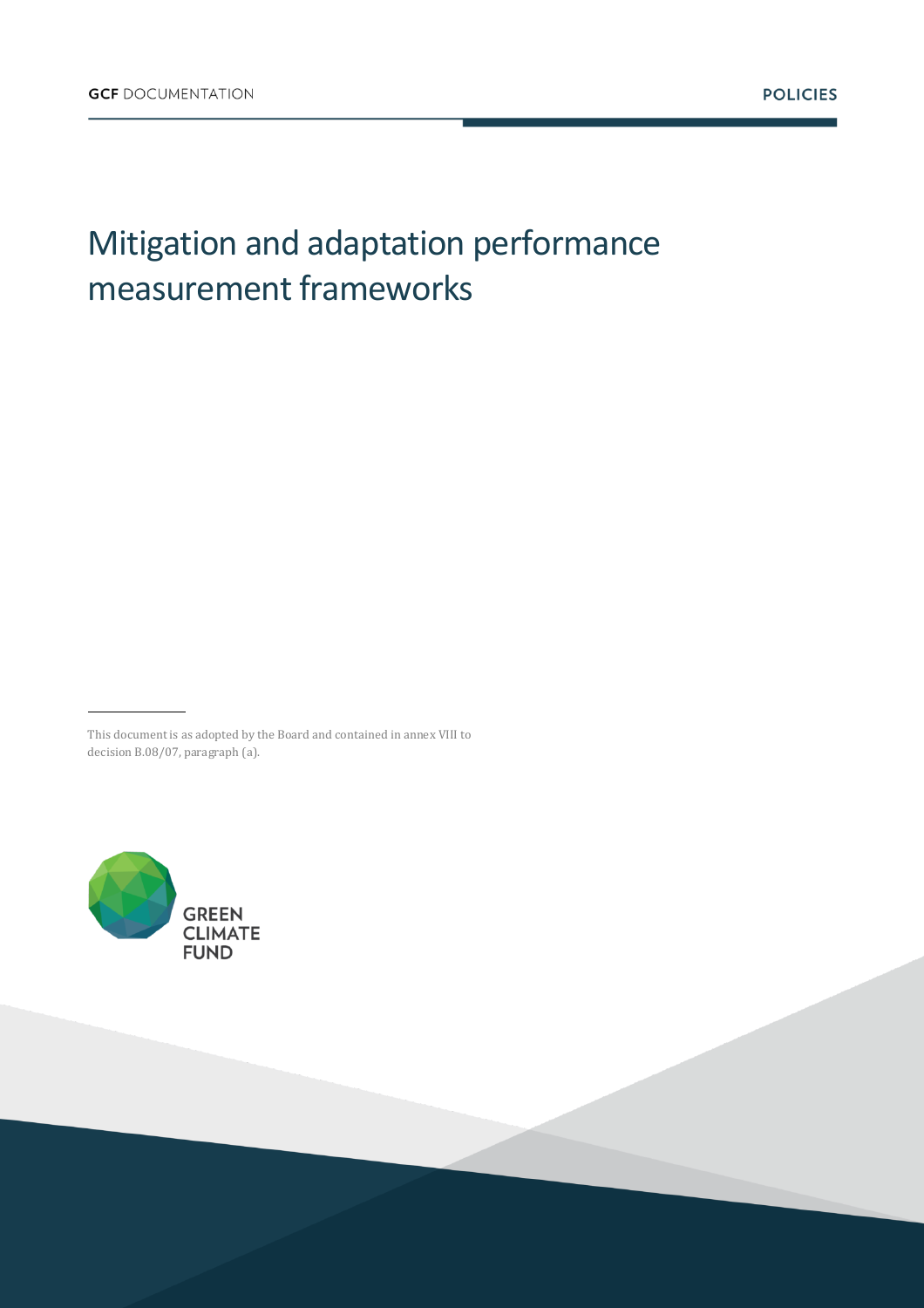

1. The mitigation and adaptation performance measurement frameworks (PMFs) have been designed to measure the results of the Fund and, where appropriate, to serve as the basis for results-based payments, in accordance with any further guidance from the Board.

2. The methodologies for the indicators identified in the PMF will be identified in line with the initial approach to the monitoring and evaluation policy as outlined in Annex II. Gender disaggregation for the indicators will be applied where possible.

3. The mitigation and adaptation paradigm-shift results will be measured using a combination of quantitative and qualitative information that goes beyond simply aggregating the results' indicators.<sup>1</sup>

4. Context-specific environmental, social and economic co-benefits can be identified on a project/programme case-by-case basis. Examples include improved public health, improved energy security and improved forest ecosystem health. Sustainable development potential, which entails co-benefits, is part of the investment criteria in the Fund's initial investment framework.

5. Where applicable, mitigation projects/programmes that also generate adaptation results should report on adaptation indicators (and vice versa for adaptation projects/programmes with mitigation results). For example, a project that primarily intends to improve land and forest areas contributing to emission reductions (result 9.0 in the mitigation PMF) and, by doing so, also contribute to increasing the resilience of the ecosystem (result 4.0 in the adaptation PMF) would report on the relevant indicators for both mitigation and adaptation.

6. The PMFs include notations where indicator screening based on the experience of other funds to date suggests that gender can be an integral part of reporting and analysis through disaggregated reporting (by gender). In some cases, gender-based data are not typically available or feasible to collect; however, as part of the further development of the indicator methodologies, additional analysis on where gender can be integrated explicitly into additional indicators will be conducted. Furthermore, as described below in chapter III, any additional work on the PMFs will take into consideration the Fund's draft Gender Policy and Action Plan (contained in document GCF/B.08/19).

7. As pointed out in Board decision B.05/03,<sup>2</sup> the Fund is a continuously learning institution. The PMF results, indicators and associated methodologies will be refined and adapted as needed based on best practices and lessons learned, including to facilitate coherence with and responsiveness to efforts undertaken by countries within the context of the UNFCCC process.

1

<sup>1</sup> Elements that are expected to be considered include: overall contribution to low-carbon development pathways consistent with a temperature increase of less than 2 degrees (mitigation), overall achievement in contributing to sustainable climate-resilient development pathways (adaptation), the degree to which knowledge and learning are achieved, extent to which the enabling environment is created or enhanced, and extent to which the regulatory framework and policies are strengthened.

<sup>2</sup> In GCF/B.05/23 (paragraph h, page 3).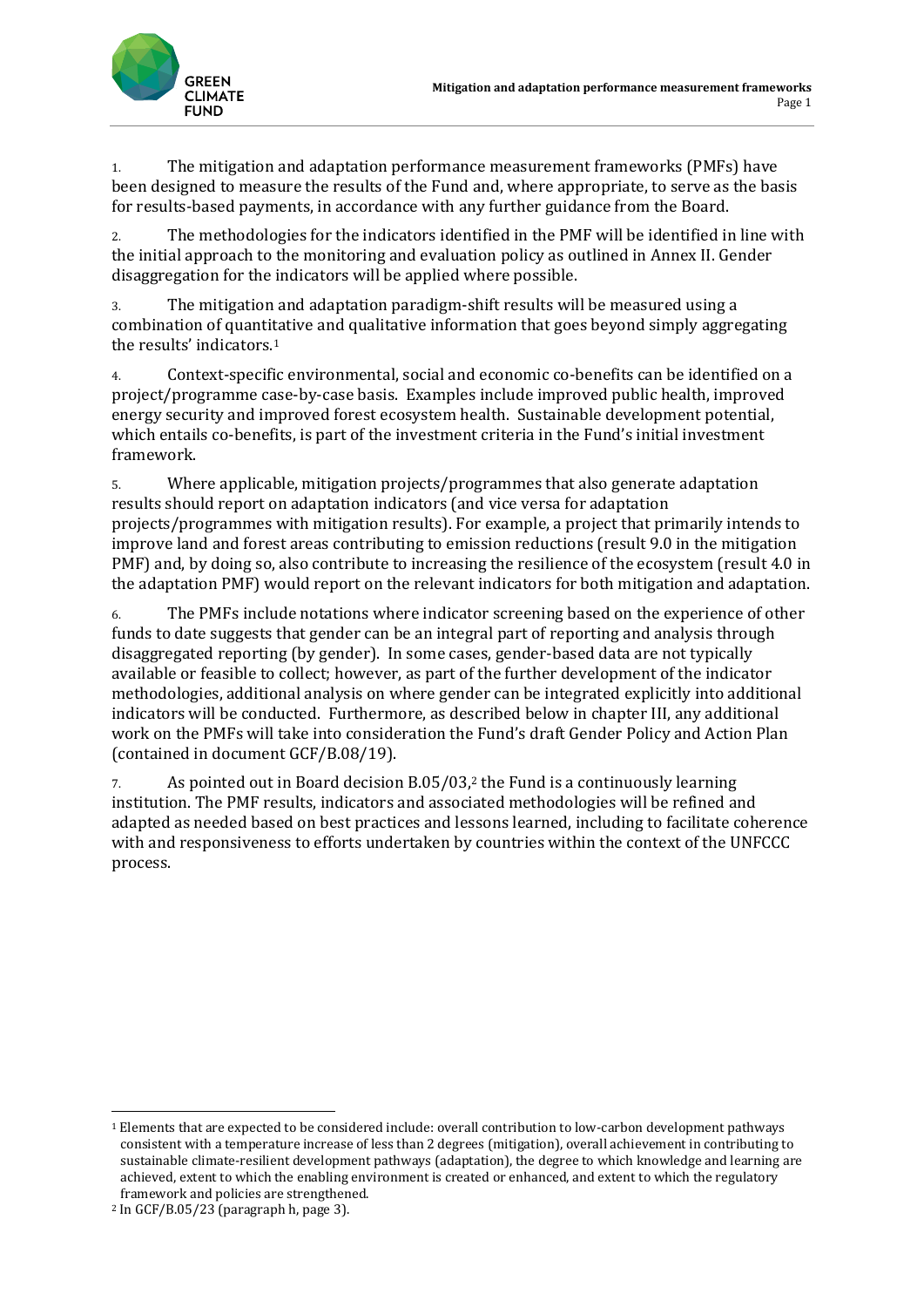

## **A. Mitigation performance measurement framework**

8. The proposed mitigation PMF in Table 1 is aligned with the mitigation logic model. The proposed associated indicators are listed next to their corresponding objective/impact/outcome. The notes provide information on the proposed methodology, disaggregation and relationship to indicators used by peer funds/agencies. Gender disaggregation for the indicators will be applied where applicable.

9. The high-level PMF table format is intentionally simple: it does not include specifics that can be added later once the PMF is adopted, such as technical definitions, baselines, data sources, calculation methodologies, reporting format and targets.

10. Initial methodologies for the three adopted mitigation core indicators are included in Annex V. Once the Board adopts the indicators in the PMF, detailed methodologies, including more specifics on gender, can be identified for these indicators.

11. Some of the indicators in this PMF (particularly 1.1, 3.1 and 7.1) involve combining data across sectors so that the indicator matches with the intended results as articulated in the logic model. In these cases, each sector's data will be calculated separately according to methodologies suited for that sector and then totalled

#### Table 1: Mitigation performance measurement framework

 $\overline{\mathbf{M}}$  = Decided

**.** 

 $\Box$  = Noted, but further refinement needed

| <b>Expected result</b>                                              | Indicator $* = \text{Core}$                                                                                                                    | <b>Reporting</b><br>responsibility<br>(annual<br>reporting) | Notes <sup>3</sup>                                                                                                                                                                                                                                                                                                                                                                                                                                                                                                                                          |
|---------------------------------------------------------------------|------------------------------------------------------------------------------------------------------------------------------------------------|-------------------------------------------------------------|-------------------------------------------------------------------------------------------------------------------------------------------------------------------------------------------------------------------------------------------------------------------------------------------------------------------------------------------------------------------------------------------------------------------------------------------------------------------------------------------------------------------------------------------------------------|
| Paradigm-shift Objective                                            |                                                                                                                                                |                                                             |                                                                                                                                                                                                                                                                                                                                                                                                                                                                                                                                                             |
| Shift to low-<br>emission<br>sustainable<br>development<br>pathways | $\Box$ Degree to which the<br>Fund is achieving low-<br>emission sustainable<br>development impacts                                            | Secretariat                                                 | Proposed assessment based on a combination<br>of quantitative and qualitative information that<br>goes beyond simple aggregation of the results'<br>indicators. Elements to be considered include<br>the overall contribution to low-carbon<br>development pathways, consistent with a<br>temperature increase of less than 2 degrees, the<br>degree to which knowledge and learning are<br>achieved, extent to which the enabling<br>environment is created or enhanced, and extent<br>to which the regulatory framework and policies<br>are strengthened. |
| <b>Fund-level Impacts</b>                                           |                                                                                                                                                |                                                             |                                                                                                                                                                                                                                                                                                                                                                                                                                                                                                                                                             |
|                                                                     | $\boxtimes$ Tonnes of carbon<br>dioxide equivalent<br>(t CO <sub>2</sub> eq) reduced as<br>a result of Fund-<br>funded projects/<br>programmes | Implementing<br>entities (IEs)/<br>intermediaries           | Aggregate summation of sector-specific t CO <sub>2</sub> eq<br>reduction indicators. Intended to be estimated<br>ex-ante and reported annually and ex-post.<br>Methodologies tailored to each sector - see<br>specifics below and in Annex V.                                                                                                                                                                                                                                                                                                               |
|                                                                     | $\boxtimes$ *Cost per t CO <sub>2</sub> eq<br>decreased for all<br><b>Fund-funded</b>                                                          | IEs/<br>intermediaries                                      | Intended to help understand anticipated costs<br>(ex-ante) as well as trends in reducing costs of<br>mitigation over time. Costs per t CO <sub>2</sub> eq reduced                                                                                                                                                                                                                                                                                                                                                                                           |

<sup>3</sup> Notes are provided by the Secretariat for information only.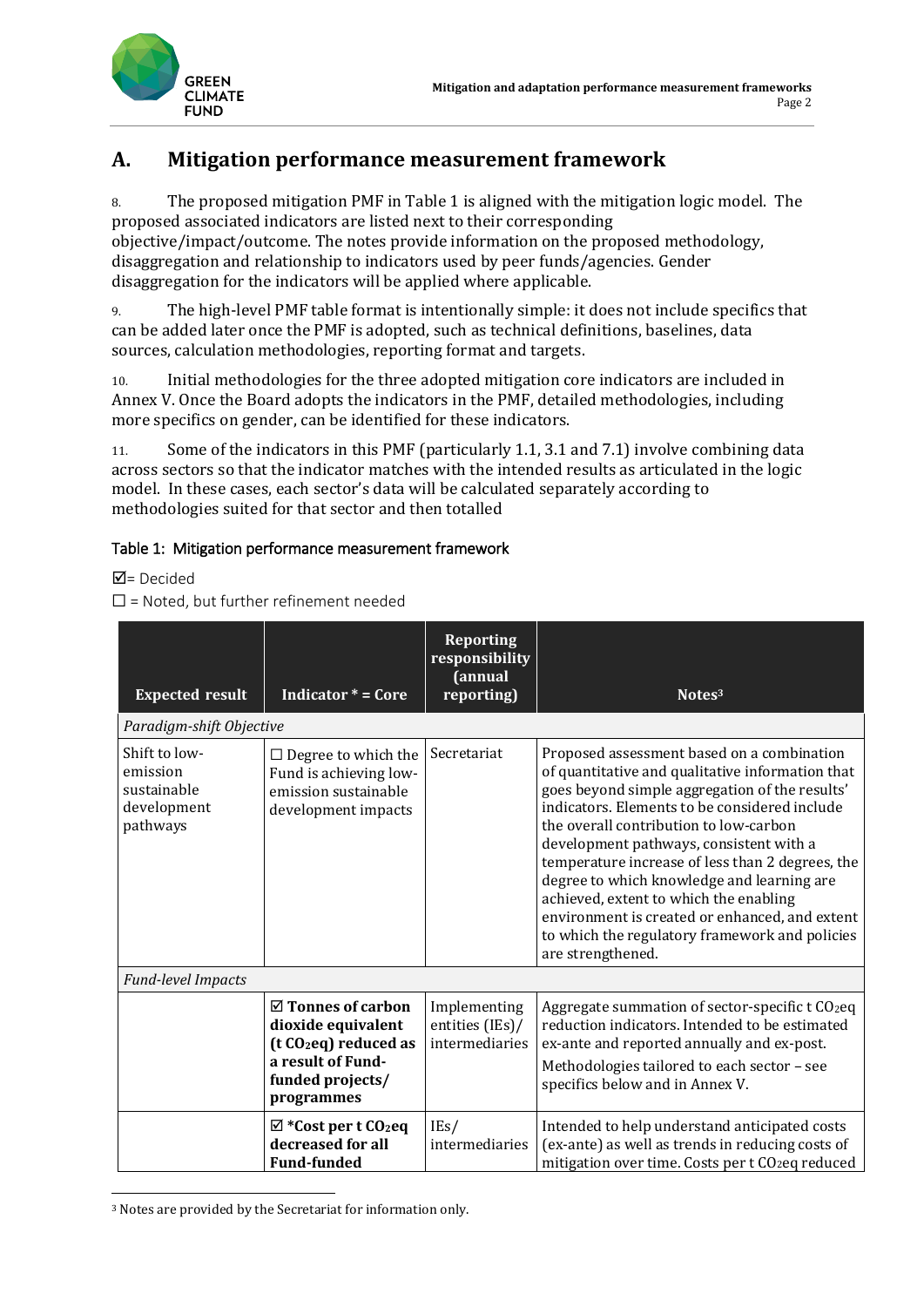

| <b>Expected result</b>                                                                                        | <b>Indicator * = Core</b>                                                                                                                                                                                                                     | <b>Reporting</b><br>responsibility<br>(annual<br>reporting) | Notes <sup>3</sup>                                                                                                                                                                                                                                                                                                                                                                                                                                                                                                                                                                                          |
|---------------------------------------------------------------------------------------------------------------|-----------------------------------------------------------------------------------------------------------------------------------------------------------------------------------------------------------------------------------------------|-------------------------------------------------------------|-------------------------------------------------------------------------------------------------------------------------------------------------------------------------------------------------------------------------------------------------------------------------------------------------------------------------------------------------------------------------------------------------------------------------------------------------------------------------------------------------------------------------------------------------------------------------------------------------------------|
|                                                                                                               | mitigation projects/<br>programmes                                                                                                                                                                                                            |                                                             | are expected to vary based on sector,<br>technology, programme/project context, time<br>scale, risk, etc.                                                                                                                                                                                                                                                                                                                                                                                                                                                                                                   |
|                                                                                                               | $\boxtimes$ *Volume of<br>finance leveraged by<br><b>Fund funding</b>                                                                                                                                                                         | IEs/<br>intermediaries                                      | "Leveraged" considered synonymous with the<br>term "mobilized" (used by other funds).<br>Informed by CIF, International Finance<br>Corporation (IFC), and others.<br>Calculations to be disaggregated by public and<br>private sources; prorated by amount of co-<br>financing.                                                                                                                                                                                                                                                                                                                             |
| 1.0 Reduced<br>emissions<br>through<br>increased low-<br>emission<br>energy access<br>and power<br>generation | $\boxtimes$ 1.1 *Tonnes of<br>carbon dioxide<br>equivalent (t CO <sub>2</sub> eq)<br>reduced or avoided as<br>a result of Fund-<br>funded<br>projects/programmes<br>-gender-sensitive<br>energy access power<br>generation<br>(sub-indicator) | IEs/<br>intermediaries                                      | Energy access:<br>- Based on gender-sensitive methodologies<br>used by CIF's Program for Scaling Up<br>Renewable Energy in Low Income Countries<br>(SREP) core indicator 2.<br>Disaggregated by gender.<br>Power generation:<br>- Methods to be informed by multilateral<br>development banks'/international financial<br>institutions' (MDBs/IFIs) GHG accounting<br>harmonization work on energy efficiency and<br>renewable energy; where feasible, gender-<br>disaggregated data to be collected. Can also<br>consider DFID GHG appraisal guidance and the<br>Fund's 2013 energy efficiency guidelines. |
| 2.0 Reduced<br>emissions<br>through<br>increased<br>access to low-<br>emission<br>transport                   | $\boxtimes$ 2.1 *Tonnes of<br>carbon dioxide<br>equivalent (t CO <sub>2</sub> eq)<br>reduced or avoided as<br>a result of Fund-<br>funded<br>projects/programmes<br>- low emission gender-<br>sensitive transport<br>(sub-indicator)          | IEs/<br>intermediaries                                      | Public transport:<br>- Specifics to be informed by pending MDB/IFI<br>work on transport GHG accounting<br>harmonization; GEF's 2013 transportation<br>project GHG calculation methodology<br>developed by the Institute for Transportation<br>Development Policy (ITDP)<br>Disaggregated by gender.<br>Vehicle fuels (fuel economy standards):<br>- [If applicable to Fund investments] methods<br>may be informed by the work of International<br>Council on Clean Transportation (ICCT); and by<br>the work of the Women's Issues in<br>Transportation Committee of the US Transport<br>Research Board.   |
| 3.0 Reduced<br>emissions from<br>buildings, cities,<br>industries and<br>appliances                           | $\boxtimes$ 3.1 *Tonnes of<br>carbon dioxide<br>equivalent (t CO <sub>2</sub> eq)<br>reduced or avoided as<br>a result of Fund-<br>funded<br>projects/programmes                                                                              | IEs/<br>intermediaries                                      | Buildings: Informed by MDB/IFI GHG<br>accounting harmonization work on energy<br>efficiency.<br>Cities: Informed by the Global Protocol for<br><b>Community-Scale Greenhouse Gas Emissions</b><br>and by the Cities Alliance (currently being<br>developed).                                                                                                                                                                                                                                                                                                                                                |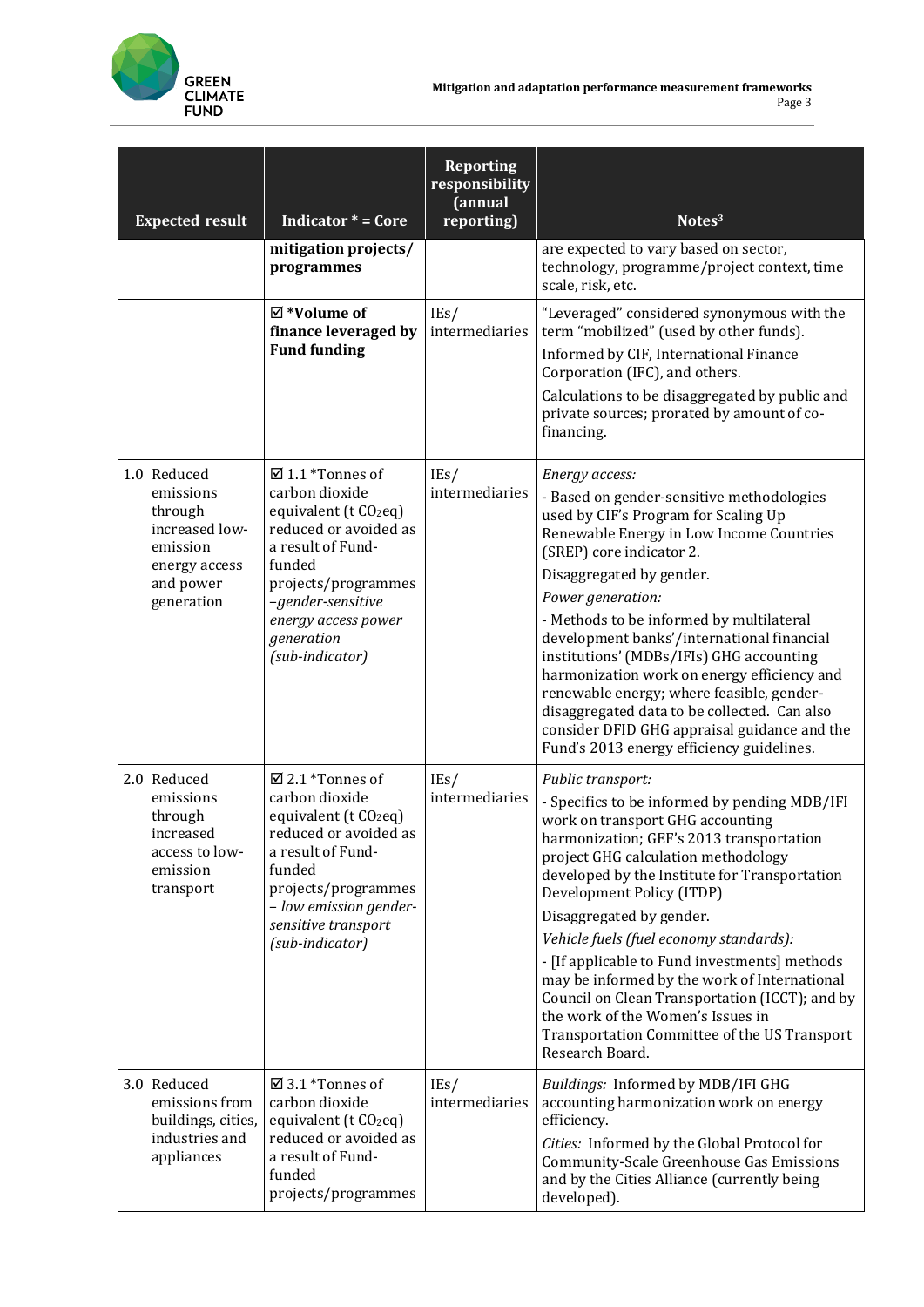

| <b>Expected result</b>                                                                                                                                                                                                   | <b>Indicator <math>* = \text{Core}</math></b>                                                                                                                                                                                              | <b>Reporting</b><br>responsibility<br>(annual<br>reporting) | Notes <sup>3</sup>                                                                                                                                                                                                                                                                                                                                                                     |
|--------------------------------------------------------------------------------------------------------------------------------------------------------------------------------------------------------------------------|--------------------------------------------------------------------------------------------------------------------------------------------------------------------------------------------------------------------------------------------|-------------------------------------------------------------|----------------------------------------------------------------------------------------------------------------------------------------------------------------------------------------------------------------------------------------------------------------------------------------------------------------------------------------------------------------------------------------|
|                                                                                                                                                                                                                          | - buildings, cities,<br>industries, and<br>appliances sub-                                                                                                                                                                                 |                                                             | Industries: Informed by MDB/IFI GHG<br>accounting harmonization work on energy<br>efficiency.                                                                                                                                                                                                                                                                                          |
|                                                                                                                                                                                                                          | indicator                                                                                                                                                                                                                                  |                                                             | Appliances: Informed MDB/IFI GHG accounting<br>harmonization work on energy efficiency<br>where applicable. Can also draw upon the GEF's<br>GHG accounting for standards and labelling;<br>CLASP's/Lawrence Berkeley National<br>Laboratory's (LBNL) Policy Analysis Modelling<br>System.<br>Gender disaggregation is to be researched for<br>each sector and included where possible. |
| 4.0 Reduced<br>emissions from<br>land use,<br>deforestation,<br>forest<br>degradation,<br>and through<br>sustainable<br>management of<br>forests and<br>conservation<br>and<br>enhancement of<br>forest carbon<br>stocks | $\boxtimes$ 4.1 Tonnes of<br>carbon dioxide<br>equivalent (t CO <sub>2</sub> eq)<br>reduced or avoided<br>(including increased<br>removals) as a result<br>of Fund-funded<br>projects/programmes<br>- forest and land-use<br>sub-indicator | IEs/<br>intermediaries                                      | Informed by CIF FIP Indicator 1, pending Fund<br>work on the performance framework for<br>REDD+, the Forest Carbon Partnership Facility<br>Methodological Framework (Dec. 2013), UN<br><b>REDD</b> and emerging United Nations<br>Framework Convention on Climate Change<br>(UNFCCC) guidance on REDD+.<br>Gender disaggregation is to be researched and<br>included if possible.      |
|                                                                                                                                                                                                                          | $\Box$ Social,<br>environmental,<br>economic co-benefit<br>index/indicator at<br>impact level                                                                                                                                              |                                                             | Co-benefit indicator related to GHG<br>reductions/low-emissions development<br>pathways and sustainable development.<br>Specifics to be determined.                                                                                                                                                                                                                                    |
| Project/Programme Outcomes                                                                                                                                                                                               |                                                                                                                                                                                                                                            |                                                             |                                                                                                                                                                                                                                                                                                                                                                                        |
|                                                                                                                                                                                                                          | $\Box$ Number of<br>technologies and<br>innovative solutions<br>transferred or<br>licensed to support<br>low-emission<br>development as a<br>result of Fund<br>support.                                                                    | IEs/<br>intermediaries                                      | Might include number of technology transfer<br>licenses, number of facilities created to produce<br>local technologies, and/or<br>projects/programmes that include transfer of<br>technology and innovative solutions that<br>support low-emission pathways.                                                                                                                           |
| 5.0 Strengthened<br>institutional<br>and regulatory<br>systems for<br>low-emission<br>planning and<br>development                                                                                                        | $\Box$ 5.1 Institutional<br>and regulatory<br>systems that improve<br>incentives for low-<br>emission planning and<br>development and<br>their effective                                                                                   | IEs/<br>intermediaries                                      | Details on this indicator are to be determined.<br>Although this can be informed by GEF Indicator<br>5, the World Bank's RISE (Readiness for<br>Investment in Sustainable Energy) work, and<br><b>Bloomberg New Energy Finance (BNEF)</b><br>Climatesope work, consideration will be made<br>to avoid country and sector-level requirements                                            |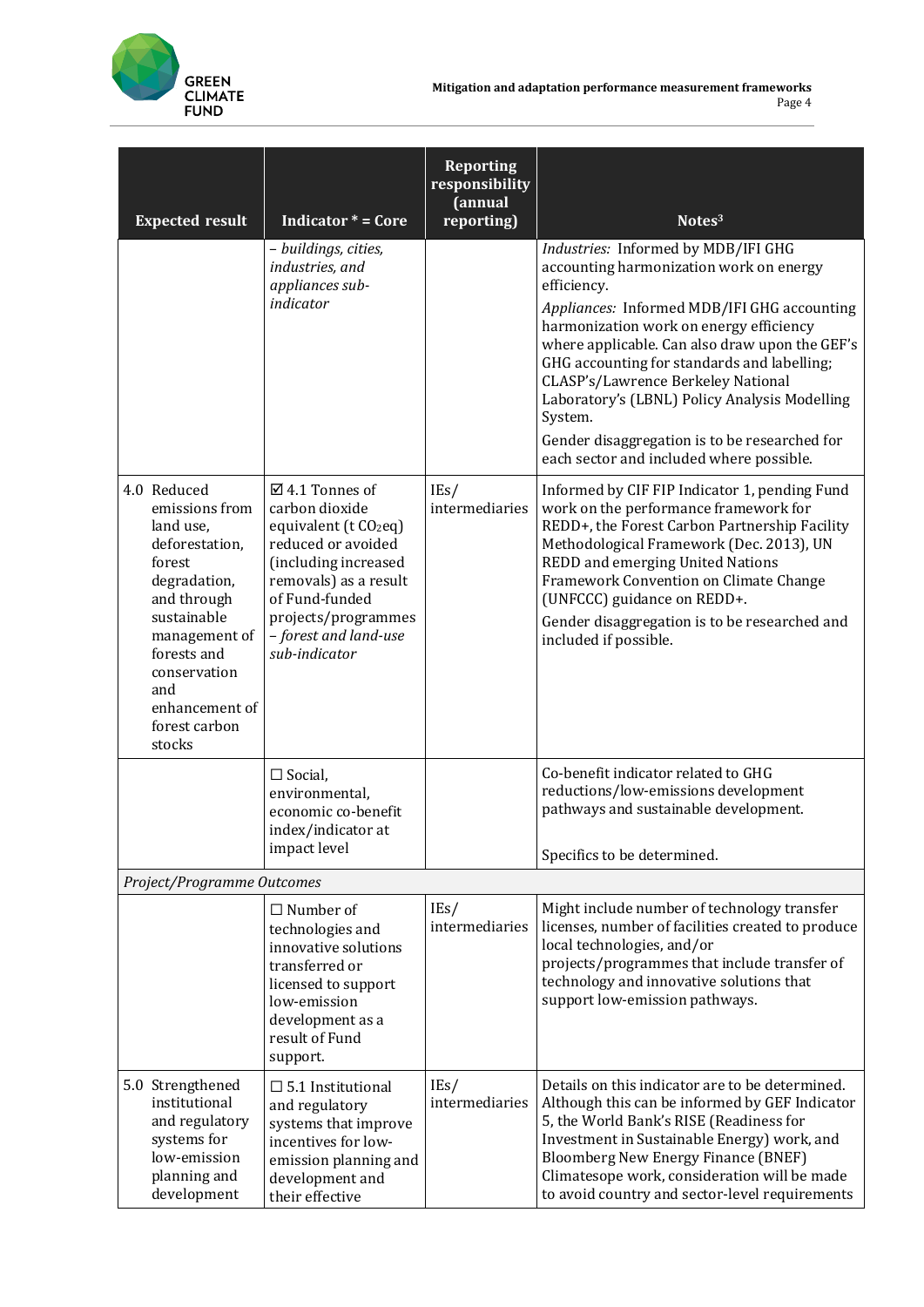

| <b>Expected result</b>                                                                       | <b>Indicator <math>* = \text{Core}</math></b>                                                                                                   | <b>Reporting</b><br>responsibility<br>(annual<br>reporting) | Notes <sup>3</sup>                                                                                                                                                                                                                                                                                                                        |
|----------------------------------------------------------------------------------------------|-------------------------------------------------------------------------------------------------------------------------------------------------|-------------------------------------------------------------|-------------------------------------------------------------------------------------------------------------------------------------------------------------------------------------------------------------------------------------------------------------------------------------------------------------------------------------------|
|                                                                                              | implementation                                                                                                                                  |                                                             | for this indicator. Consideration should be<br>given to what can be measured at different<br>levels (city, regional, etc.) and what changes<br>can be tied to the work of the Fund, either in an<br>attribution or contribution sense.                                                                                                    |
|                                                                                              | $\square$ 5.2 Number and<br>level of effective<br>coordination<br>mechanisms                                                                    | IEs/<br>Intermediaries                                      | Seeks to measure evidence of measures taken<br>for promoting coordination and synergy at the<br>regional and international levels, including<br>between and among relevant agencies and with<br>regard to other multilateral environmental<br>agreements.                                                                                 |
| 6.0 Increased<br>number of<br>small, medium<br>and large low-<br>emission power<br>suppliers | $\boxtimes$ 6.1 Proportion of<br>low-emission power<br>supply in a<br>jurisdiction or market.                                                   | IEs/<br>intermediaries                                      | To be determined by recipient countries.<br>Disaggregated by size of supplier                                                                                                                                                                                                                                                             |
|                                                                                              | $\boxtimes$ 6.2 Number of<br>households, and<br>individuals (males and<br>females) with<br>improved access to<br>low-emission energy<br>sources | IEs/<br>intermediaries                                      | Informed by CIF SREP 2.<br>Disaggregated by males and females.<br>Disaggregated by urban and rural.<br>To be informed by SE4All.<br>Assumes that it will not be possible to measure<br>improved access from large-grid systems;<br>therefore the data will be linked to off-grid<br>access (e.g., solar panels) and mini-grid<br>systems. |
|                                                                                              | $\boxtimes$ 6.3 MWs of low-<br>emission energy<br>capacity installed,<br>generated and/or<br>rehabilitated as a<br>result of GCF support        | IEs/<br>intermediaries                                      | Informed by CIF CTF and SREP indicators.                                                                                                                                                                                                                                                                                                  |
| 7.0 Lower energy<br>intensity of<br>buildings, cities,<br>industries, and<br>appliances      | $\Box$ 7.1 Energy<br>intensity/improved<br>efficiency of buildings,<br>cities, industries and<br>appliances as a result<br>of Fund support.     | IEs/<br>intermediaries                                      | Informed by MDB/IFI GHG accounting<br>harmonization work on energy efficiency; can<br>also be informed by IEA and SE4ALL Global<br>Tracking Framework where relevant.<br>Will need to be calculated sector-by-sector;<br>different methodologies apply to buildings,<br>cities, industries and appliances.                                |
| 8.0 Increased use<br>of low-carbon<br>transport                                              | $\Box$ 8.1 Number of<br>additional female and<br>male passengers using<br>low-carbon transport<br>as a result of Fund<br>support.               | IEs/<br>intermediaries                                      | Informed by CIF CTF indicator 4, pending work<br>by MDBs and IFIs on transport GHG accounting<br>harmonization.<br>Additional passengers = mode shift<br>To consider underlying reasons for mode shift,<br>such as transit-oriented development<br>Disaggregated by gender.                                                               |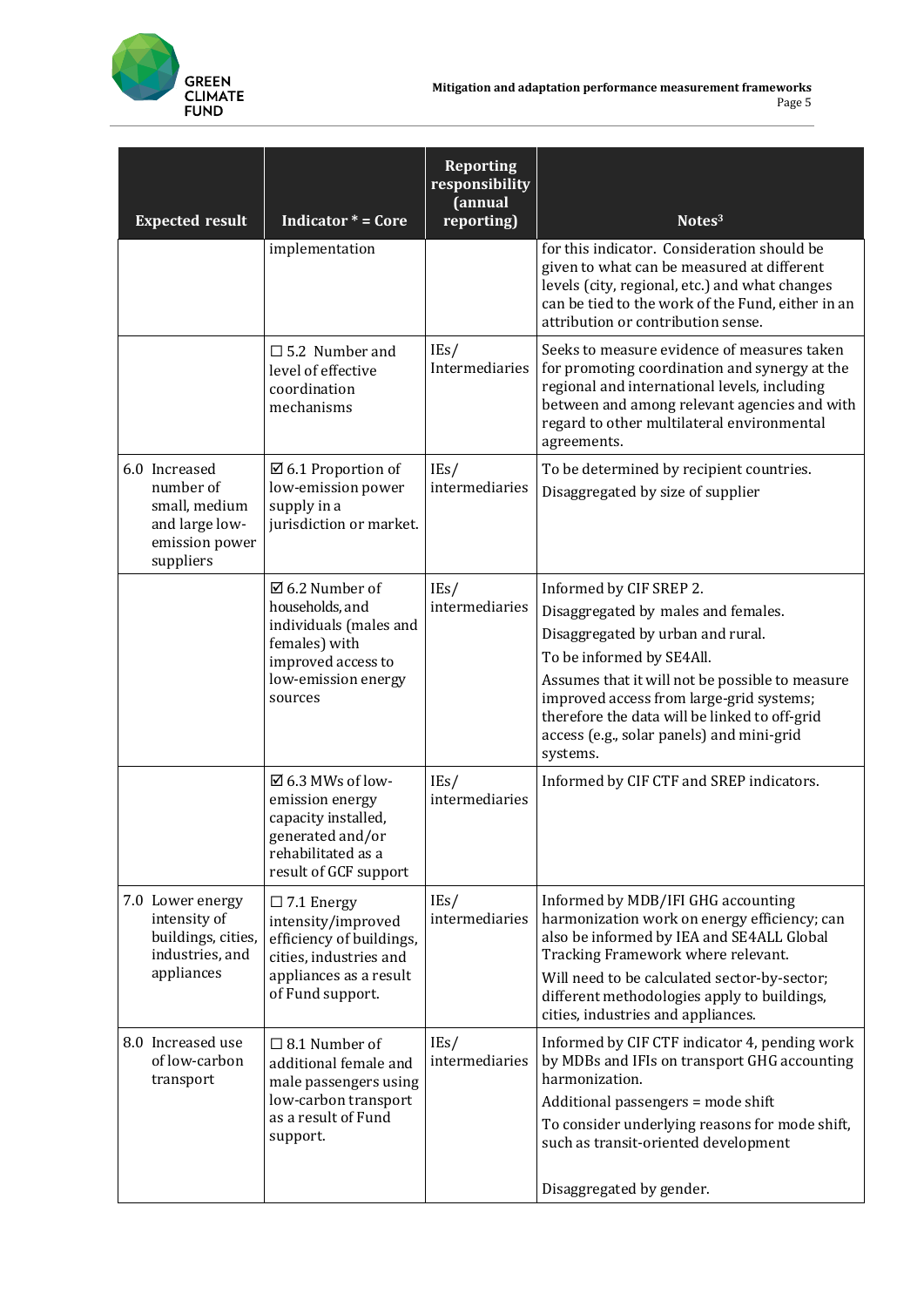| <b>Expected result</b>                                                                                 | <b>Indicator <math>* = \text{Core}</math></b>                                                                                                     | <b>Reporting</b><br>responsibility<br>(annual<br>reporting) | Notes <sup>3</sup>                                                                                                                                                                                                                                                    |
|--------------------------------------------------------------------------------------------------------|---------------------------------------------------------------------------------------------------------------------------------------------------|-------------------------------------------------------------|-----------------------------------------------------------------------------------------------------------------------------------------------------------------------------------------------------------------------------------------------------------------------|
|                                                                                                        | $\Box$ 8.2 Vehicle fuel<br>economy and energy<br>source as a result of<br>Fund support.                                                           | IEs/<br>intermediaries                                      | Trends in fuel economy by vehicle class<br>(commercial and passenger plus subclasses by<br>heavy/light duty, weight, etc.) and energy<br>source (e.g. hybrid and all-electric vehicles)                                                                               |
|                                                                                                        |                                                                                                                                                   |                                                             | Focuses on vehicles in the private, commercial<br>and government fleets (not public transport or<br>non-motorized transport options).                                                                                                                                 |
|                                                                                                        |                                                                                                                                                   |                                                             | Details of methodology to be determined: may<br>be by average fuel economy by vehicle class.                                                                                                                                                                          |
|                                                                                                        |                                                                                                                                                   |                                                             | Informed by work of the International Energy<br>Agency, the International Council on Clean<br>Transportation, and others                                                                                                                                              |
| 9.0 Improved<br>management of<br>land or forest<br>areas<br>contributing to<br>emissions<br>reductions | $\square$ 9.1 Hectares of land<br>or forests under<br>improved and<br>effective management<br>that contributes to<br>$CO2$ emission<br>reductions | IEs/<br>intermediaries                                      | Informed by work on REDD+ performance<br>framework (currently being developed). Can<br>draw on CIF Forest Investment Program (FIP)<br>indicator guidance, Forest Carbon Partnership<br>Facility Monitoring and Evaluation Framework,<br>UN REDD, and UNFCCC guidance. |
| Project/Programme<br><b>Outputs</b>                                                                    | [Defined for each project/programme on a case-by-case basis.]                                                                                     |                                                             |                                                                                                                                                                                                                                                                       |
| <b>Activities</b>                                                                                      | [Defined for each project/programme on a case-by-case basis.]                                                                                     |                                                             |                                                                                                                                                                                                                                                                       |
| Inputs                                                                                                 | [Defined for each project/programme on a case-by-case basis.]                                                                                     |                                                             |                                                                                                                                                                                                                                                                       |

## **B. Adaptation performance measurement framework**

12. The adaptation PMF in Table 2 is aligned with the adaptation logic model. The associated indicators are listed next to their corresponding objective/impact/outcome. The notes provide details of the proposed methodology, disaggregation and equivalency with indicators used by peer funds/agencies.

13. When applicable, an indicator measuring additional financing from public and private sources on adaptation activities can be tracked and reported during project/programme implementation on a case-by-case basis. This indicator would not serve as a decision-making factor when assessing a funding proposal for adaptation.

14. An initial methodology for the adopted adaptation core indicator is included in Annex V. Once the Board adopts the additional indicators in the PMF, detailed methodologies, including more specifics on gender, can be identified for these indicators.

### Table 2: Adaptation performance measurement framework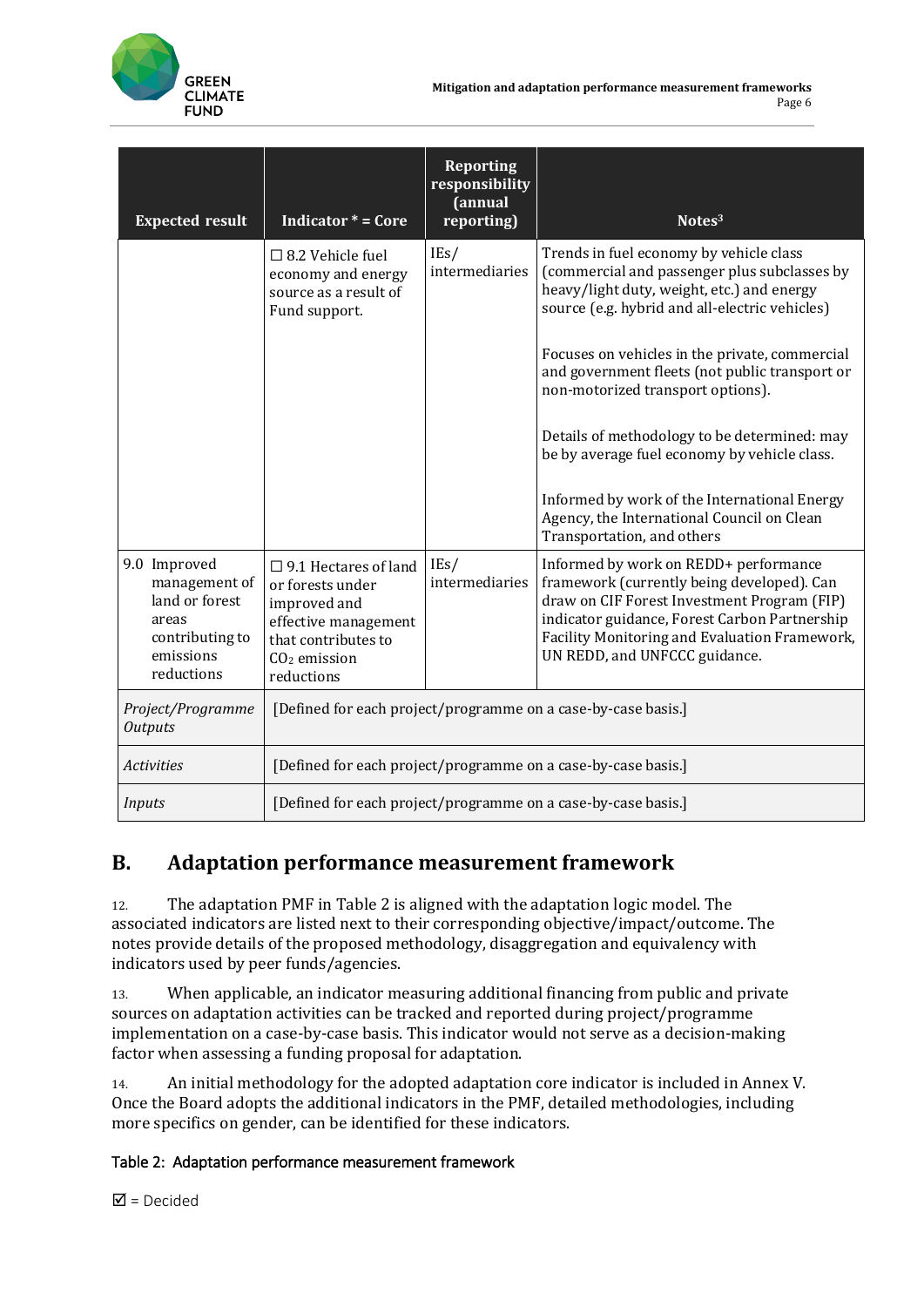

| <b>Expected result</b>                                                                                                            | <b>Indicator</b><br>$* = Core$                                                                                                                                                                             | <b>Reporting</b><br>responsibility<br>(annual<br>reporting) | Notes <sup>4</sup>                                                                                                                                                                                                                                                                                                                                                                                                                                                                                               |
|-----------------------------------------------------------------------------------------------------------------------------------|------------------------------------------------------------------------------------------------------------------------------------------------------------------------------------------------------------|-------------------------------------------------------------|------------------------------------------------------------------------------------------------------------------------------------------------------------------------------------------------------------------------------------------------------------------------------------------------------------------------------------------------------------------------------------------------------------------------------------------------------------------------------------------------------------------|
| Paradigm-shift Objective                                                                                                          |                                                                                                                                                                                                            |                                                             |                                                                                                                                                                                                                                                                                                                                                                                                                                                                                                                  |
| Increased climate-<br>resilient sustainable<br>development                                                                        | $\Box$ Degree to which the<br>Fund is achieving a<br>climate-resilient<br>sustainable development<br>impact                                                                                                | Secretariat                                                 | Proposed assessment based on a<br>combination of quantitative and qualitative<br>information that goes beyond simple<br>aggregation of the results' indicators.<br>Elements to be considered include the<br>overall contribution to sustainable climate-<br>resilient development pathways, the degree<br>to which knowledge and learning are<br>achieved, extent to which the enabling<br>environment is created or enhanced, and<br>extent to which the regulatory framework<br>and policies are strengthened. |
| Fund-level Impacts                                                                                                                |                                                                                                                                                                                                            |                                                             |                                                                                                                                                                                                                                                                                                                                                                                                                                                                                                                  |
|                                                                                                                                   | $\boxtimes^*$ Total Number of<br>direct and indirect<br>beneficiaries; Number<br>of beneficiaries relative<br>to total population                                                                          | IEs/<br>intermediaries                                      | The indicator measures the number of<br>people who have received an input of<br>support, where two dimensions of support<br>are considered: targeted and intensity level.<br>Based on these two dimensions, a direct and<br>indirect category of beneficiaries is<br>identified. See Annex V for the methodology.<br>Disaggregated by gender.<br>Informed by Adaptation Fund (core-1); CIF<br>PPCR A1.3.                                                                                                         |
| 1.0 Increased<br>resilience and<br>enhanced<br>livelihoods of<br>the most<br>vulnerable<br>people,<br>communities,<br>and regions | $\Box$ 1.1 Change in expected<br>losses of lives and<br>economic assets (US\$)<br>due to the impact of<br>extreme climate-related<br>disasters in the<br>geographic area of the<br><b>GCF</b> intervention | IEs/<br>intermediaries<br>/country                          | Disaggregated by vulnerable groups and<br>gender, share of total population.<br>Analysis of loss of life is separate from<br>analysis of economic losses (lives not to be<br>valued).<br>Economic losses will be analysed in relation<br>to the size of economies.<br>Informed by CIF PPCR A1.2.                                                                                                                                                                                                                 |
|                                                                                                                                   | $\Box$ 1.2 Number of males<br>and females benefiting<br>from the adoption of<br>diversified, climate-<br>resilient livelihood<br>options (including<br>fisheries, agriculture,<br>tourism, etc.)           | IEs/<br>intermediaries                                      | Disaggregated by gender; to consider<br>equitable sharing of benefits.<br>Methodology to consider (e.g., climate-<br>resilient agriculture, sustainable climate-<br>resilient tourism, fisheries, green jobs, etc.)<br>Informed by Adaptation Fund 6.1, 6.2;<br>LDCF/SCCF 3.                                                                                                                                                                                                                                     |

#### $\square$  = Noted, but further refinement needed

**.** 

<sup>4</sup> Notes are provided by the Secretariat for information only.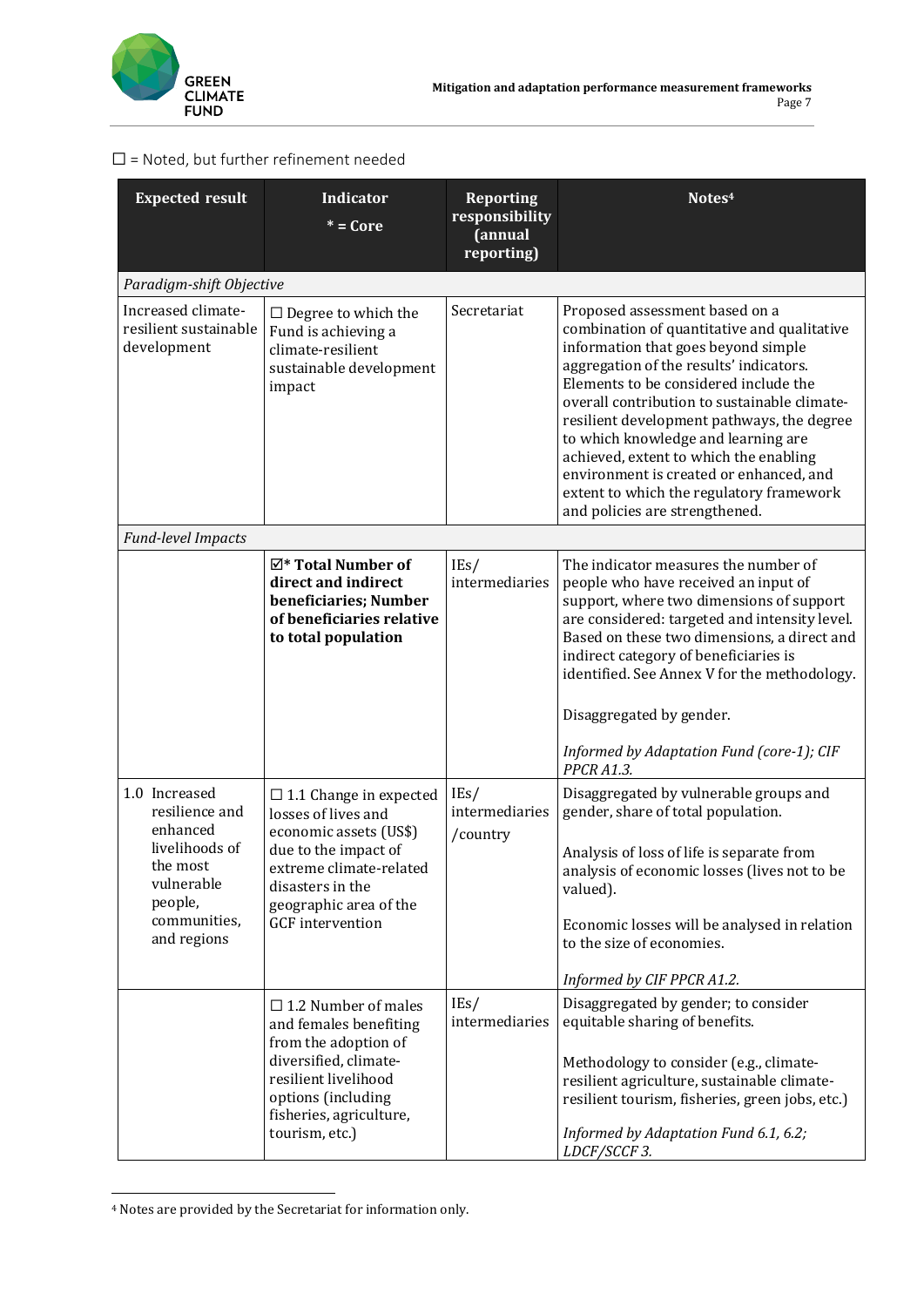

| <b>Expected result</b>                                                                                           | Indicator<br>$* = Core$                                                                                                                                                                | <b>Reporting</b><br>responsibility<br>(annual<br>reporting) | Notes <sup>4</sup>                                                                                                                                                                                                                                                                 |
|------------------------------------------------------------------------------------------------------------------|----------------------------------------------------------------------------------------------------------------------------------------------------------------------------------------|-------------------------------------------------------------|------------------------------------------------------------------------------------------------------------------------------------------------------------------------------------------------------------------------------------------------------------------------------------|
|                                                                                                                  | $\Box$ 1.3 Number of Fund-<br>funded<br>projects/programmes<br>that supports effective<br>adaptation to fish stock<br>migration and depletion<br>due to climate change                 | IEs/<br>intermediaries                                      | Details to be determined.                                                                                                                                                                                                                                                          |
| 2.0 Increased<br>resilience of<br>health and well-<br>being, and food<br>and water<br>security                   | $\boxtimes$ 2.1 Number of males<br>and females benefiting<br>from introduced health<br>measures to respond to<br>climate-sensitive<br>diseases                                         | IEs/<br>intermediaries                                      | Disaggregated by health measure, disease<br>Disaggregated by gender<br>Informed by: n/a.                                                                                                                                                                                           |
|                                                                                                                  | ☑ 2.2 Number of food-<br>secure households (in<br>areas/periods at risk of<br>climate change impacts)                                                                                  | IEs/<br>intermediaries                                      | Disaggregated by male and female-headed<br>households<br>Informed by CIF PPCR A1.1.                                                                                                                                                                                                |
|                                                                                                                  | $\boxtimes$ 2.3 Number of males<br>and females with year-<br>round access to reliable<br>and safe water supply<br>despite climate shocks<br>and stresses                               | IEs/<br>intermediaries                                      | Disaggregated by gender in relation to<br>domestic, agricultural and industrial<br>sources.<br>Disaggregated by male and female-headed<br>households for domestic sources.                                                                                                         |
| 3.0 Increased<br>resilience of<br>infrastructure<br>and the built<br>environment to<br>climate change<br>threats | $\square$ * 3.1 Number and<br>value of physical assets<br>made more resilient to<br>climate variability and<br>change, considering<br>human benefits<br>(reported where<br>applicable) | IEs/<br>intermediaries                                      | Informed by CIF PPCR A1.4.<br>Number will be disaggregated by sector,<br>type of asset, action (constructed or<br>strengthened), etc.<br>Informed by Adaptation Fund (core-3),<br>LDCF/SCCF 2.<br>To cover assets associated with climate-<br>vulnerable sectors, such as tourism. |
| 4.0 Improved<br>resilience of<br>ecosystems and<br>ecosystem<br>services                                         | $\Box$ 4.1 Coverage/scale of<br>ecosystems protected<br>and strengthened in<br>response to climate<br>variability and change                                                           | IEs/<br>intermediaries                                      | Disaggregated by ecosystem type.<br>To examine how impact on people can be<br>captured.<br>Informed by Adaptation Fund (core-4);<br>LDCF/SCCF 2.                                                                                                                                   |
|                                                                                                                  | $\Box$ 4.2 Value (US\$) of<br>ecosystem services<br>generated or protected in<br>response to climate<br>change                                                                         | IEs/<br>intermediaries                                      | Informed by LDCF/SCCF 2.                                                                                                                                                                                                                                                           |
| Project/Programme Outcomes                                                                                       |                                                                                                                                                                                        |                                                             |                                                                                                                                                                                                                                                                                    |
|                                                                                                                  | $\Box$ Number of                                                                                                                                                                       | IEs/                                                        | Might include number of technology                                                                                                                                                                                                                                                 |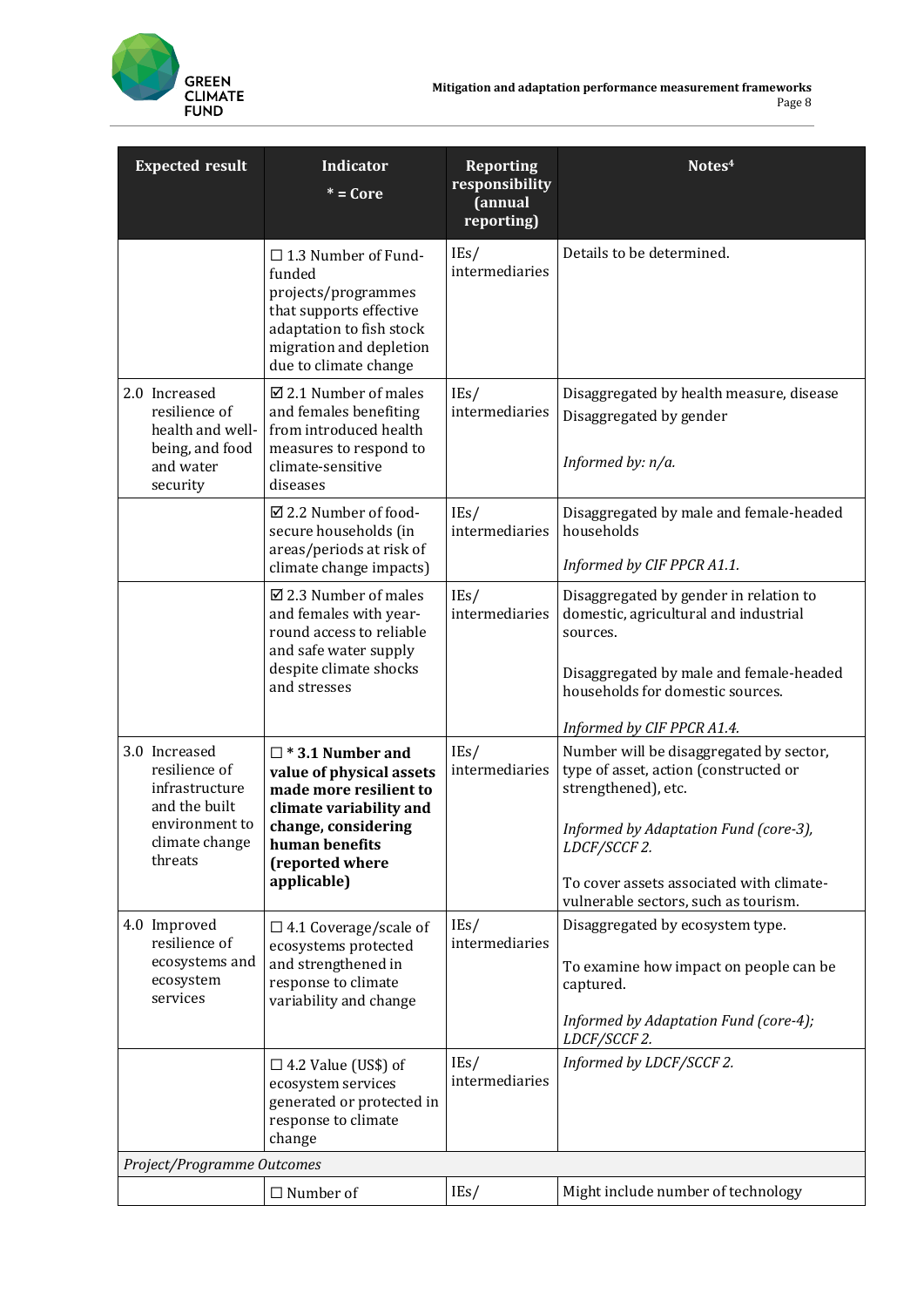

| <b>Expected result</b>                                                                                                      | <b>Indicator</b><br>$* = \overline{\text{Core}}$                                                                                                                                                                                               | <b>Reporting</b><br>responsibility<br>(annual<br>reporting) | Notes <sup>4</sup>                                                                                                                                                                                                                                                                                                                                                                                                                                                                                                                                     |
|-----------------------------------------------------------------------------------------------------------------------------|------------------------------------------------------------------------------------------------------------------------------------------------------------------------------------------------------------------------------------------------|-------------------------------------------------------------|--------------------------------------------------------------------------------------------------------------------------------------------------------------------------------------------------------------------------------------------------------------------------------------------------------------------------------------------------------------------------------------------------------------------------------------------------------------------------------------------------------------------------------------------------------|
|                                                                                                                             | technologies and<br>innovative solutions<br>transferred or licensed to<br>promote climate<br>resilience as a result of<br>Fund support.                                                                                                        | intermediaries                                              | transfer licenses, number of facilities<br>created to produce local technologies,<br>and/or projects/programmes that include<br>transfer of technology and innovative<br>solutions that support climate adaptation<br>and resilience.                                                                                                                                                                                                                                                                                                                  |
| 5.0 Strengthened<br>institutional<br>and regulatory<br>systems for<br>climate-<br>responsive<br>planning and<br>development | $\Box$ 5.1 Institutional and<br>regulatory systems that<br>improve incentives for<br>climate resilience and<br>their effective<br>implementation.                                                                                              | IEs/<br>intermediaries<br>/country                          | The indicator measures the institutional and<br>regulatory systems that improve incentives<br>for climate resilience and are accompanied<br>by evidence of their effective<br>implementation. The evidence may be a<br>qualitative assessment (e.g. through a<br>standardized scorecard) of the various<br>strategic plans and documents is needed at<br>regular intervals to observe changes in<br>terms of climate change streamlining and<br>quality.<br>Informed by Adaptation Fund 7; CIF PPCR<br>A2.1, B2; Adaptation Fund 7.1; LDCF/SCCF<br>12. |
|                                                                                                                             | $\square$ 5.2 Number and level<br>of effective coordination<br>mechanisms                                                                                                                                                                      | IEs/<br>intermediaries                                      | Seeks to measure evidence of measures<br>taken for promoting coordination and<br>synergy at the regional and international<br>levels, including between and among<br>relevant agencies and with regard to other<br>multilateral environmental agreements.                                                                                                                                                                                                                                                                                              |
| 6.0 Increased<br>generation and<br>use of climate<br>information in<br>decision-<br>making                                  | $\Box$ Proposed: 6.2 Use of<br>climate information<br>products/services in<br>decision-making in<br>climate-sensitive sectors                                                                                                                  | IEs/<br>intermediaries                                      | Disaggregated by stakeholder (government,<br>private sector, and general population).<br>This indicator is qualitative in nature and<br>country-specific. It will require an in-depth<br>analysis and/or a scorecard approach to<br>capture the understanding of the political<br>economy determining decisions.<br>Informed by CIF PPCR B3                                                                                                                                                                                                            |
| 7.0 Strengthened<br>adaptive<br>capacity and<br>reduced<br>exposure to<br>climate risks                                     | $\Box$ Proposed 7.1: Use by<br>vulnerable households,<br>communities, businesses<br>and public-sector<br>services of Fund-<br>supported tools,<br>instruments, strategies<br>and activities to respond<br>to climate change and<br>variability | IEs/<br>intermediaries                                      | This indicator is qualitative and/or<br>quantitative in nature and country-specific.<br>The qualitative aspects will require an in-<br>depth analysis or a scorecard approach to<br>determine the extent of progress.<br>Households: disaggregated by male-headed<br>and female-headed<br>Informed by CIF PPCR B1                                                                                                                                                                                                                                      |
|                                                                                                                             | $\square$ 7.2: Number of males<br>and females reached by<br>[or total geographic                                                                                                                                                               | IEs/<br>intermediaries                                      | An early warning system is perceived as a<br>composite of four dimensions: (1)<br>knowledge on risks, (2) monitoring and                                                                                                                                                                                                                                                                                                                                                                                                                               |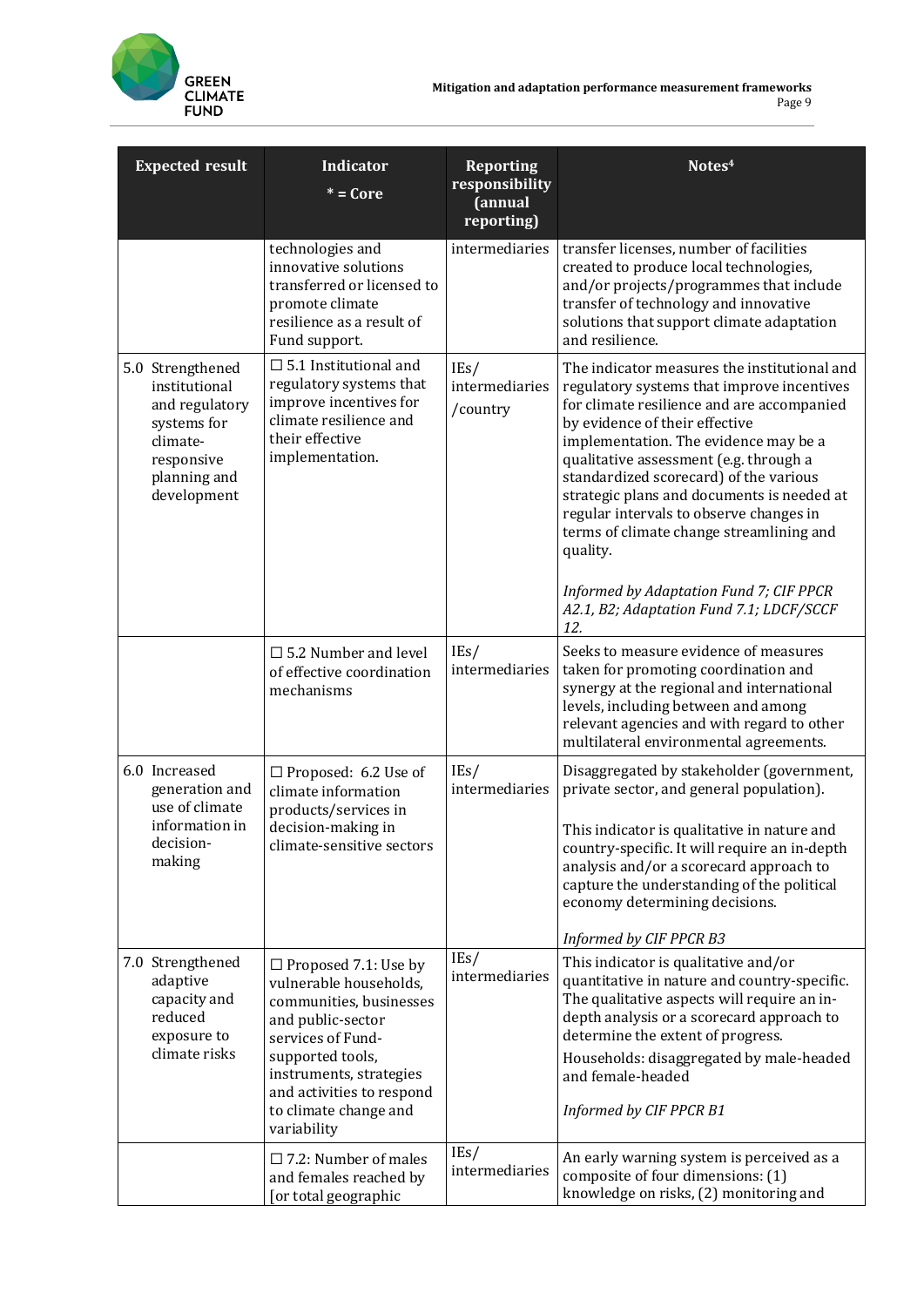**Mitigation and adaptation performance measurement frameworks** Page 10



| <b>Expected result</b>                                                                     | <b>Indicator</b><br>$* = Core$                                                                                                | <b>Reporting</b><br>responsibility<br>(annual<br>reporting) | Notes <sup>4</sup>                                                                                                                         |
|--------------------------------------------------------------------------------------------|-------------------------------------------------------------------------------------------------------------------------------|-------------------------------------------------------------|--------------------------------------------------------------------------------------------------------------------------------------------|
|                                                                                            | coverage of climate-<br>related early warning<br>systems and other risk<br>reduction measures<br>established/<br>strengthened |                                                             | warning service, (3) dissemination and<br>communication, (4) response capability.<br>Disaggregated by hazard and geographical<br>coverage. |
|                                                                                            |                                                                                                                               |                                                             | Disaggregated by gender.<br>Informed by Adaptation Fund Core-2, 1.2 and<br>1.2.1; LDCF/SCCF 2.3                                            |
| 8.0 Strengthened<br>awareness of<br>climate threats<br>and risk-<br>reduction<br>processes | $\boxtimes$ 8.1: Number of males<br>and females made aware<br>of climate threats and<br>related appropriate<br>responses      | IEs/<br>intermediaries                                      | Disaggregated by gender.<br>Informed by Adaptation Fund 3.1, 3.2                                                                           |
| Project/Programme<br><b>Outputs</b>                                                        | [Defined for each project/programme on a case-by-case basis.]                                                                 |                                                             |                                                                                                                                            |
| <i>Activities</i>                                                                          | [Defined for each project/programme on a case-by-case basis.]                                                                 |                                                             |                                                                                                                                            |
| Inputs                                                                                     | [Defined for each project/programme on a case-by-case basis.]                                                                 |                                                             |                                                                                                                                            |